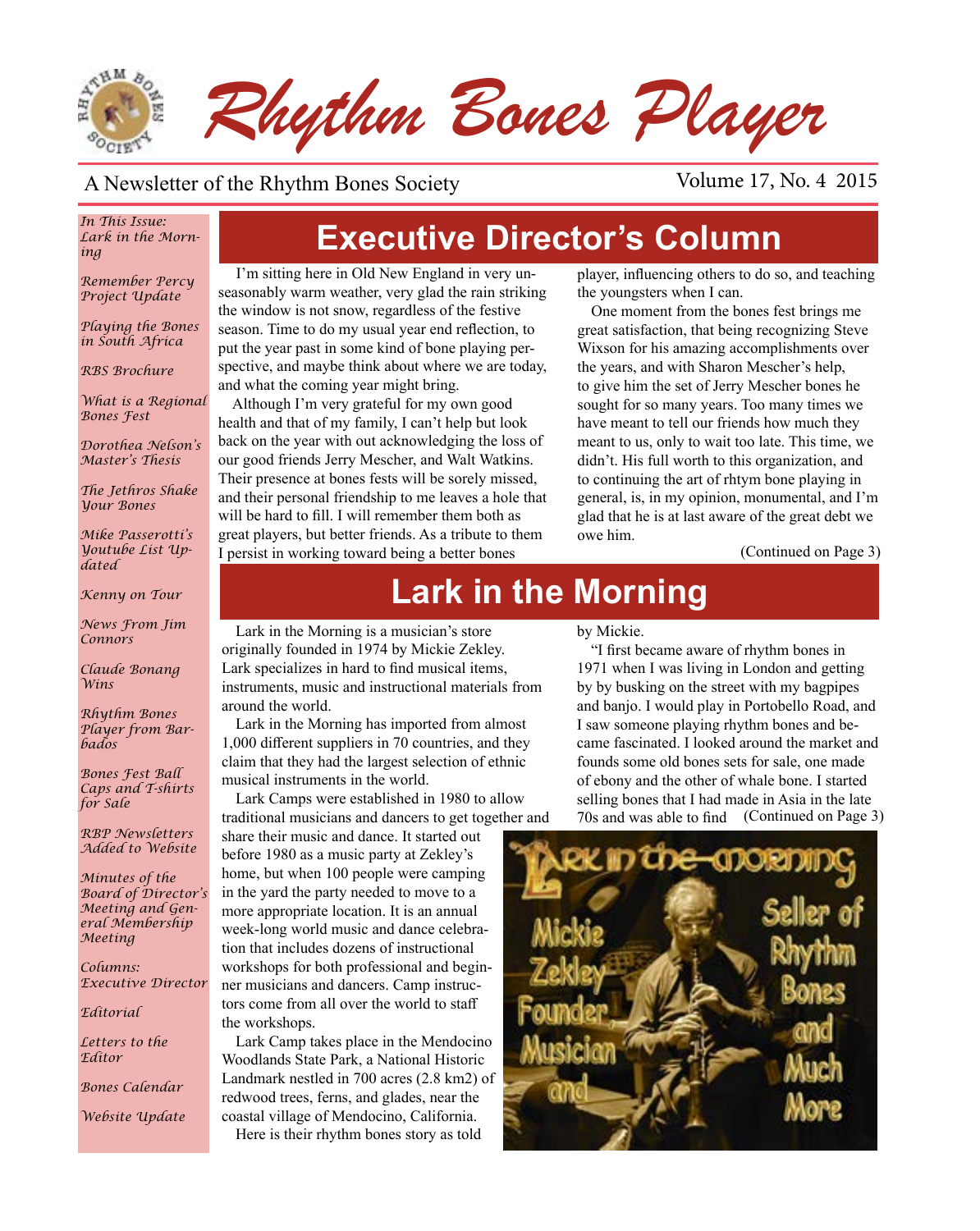#### **Editorial**

There is a theme for this issue of the newsletter - rhythm bones sellers, and it follows rhythm bones maker articles that started in Vol 14, No 4. The first is Mickie Zekley's Lark in the Morning, and that has a secondary purpose of remembering Percy Danforth since Mickie produced Percy's rhythm bones instructional video that has and continues to help new rhythm bones players. My first Danforth rhythm bones were purchases from Lark. The story begins on Page 1. Mickie has given us permission to include the non-instructional parts of that video as part of the Remember Percy Project.

There are stories about other rhythm bones sellers in this issue and a few more in the next issue. While there is good information in them, do not assume these stories tell their complete story.

There is a progress report on the *Remember Percy Project*. While the project is not complete, some of the collected material is now online. Check out Page 3 and if you have Percy items that should be included, send a message via our Contact Us page.

Check out the minutes of the Board and General Membership meetings to learn more about the internal working of RBS,

We've got a host for Bones Fest XX, Gerry Hines (see the ad on Page 3), however, if you are interested in hosting a future Bones Fest, contact us via our 'Contact Us' page for a copy of the Bones Fest Host Guide.

If that is more than you want to do, then read Steve Brown's article titled "What is a Regional Bones Fest?" These are one day events for people in a smaller geographic area. Such a Fest in the western part of the country is needed.

## **Letters to the Editor**

Hello my is Gordon, I'm 56 and I've been playing the bones from around 7yrs old taught to me by my dad. Around 1999 I appeared on the Micheal Barry more show,"MY KIND OF MUSIC" Which went down a storm, I then appeared at the Bristol Old Vic, on the "loose ends" radio show, BBC (then presented by Ned Sherrin) and I performed the opening music with the bones, also a stunt on local radio, I also used to teach the blind and they loved it. To me, playing the bones is like dancing, I don't think what I do when I play, it just seems that the beats come out naturally, I was also a natural drummer at an early age, and at 12 yrs old I played Buddy Riches drums with his orchestral at Colston Hall Bristol, England, while Mr. Rich sat with my dad in the audience. Thinking about it, I wish I had taken the bones along as I'm sure he would have liked that. I've several sets of bones, I've also got a pair made of Australian hardwood made by my dad. I played with the Chieftains at the Bristol Colston Hall around 15 years ago, though it was unofficial, I just jumped up onto the stage and started playing. I stood by Paddy Moloney while he played pipes and he smiled at me all the way through and signed my bones afterwards. What a buzz!!! Anyway a big hello to all bone players; keep up this skillfully art, *Gordon Maddocks* Bristol, England

I found this on the UCSB cylinder recording audio archive: *Rap, rap, rap, rap on your minstrel bones*, Performers: Edward Meeker. Issue Number: Edison Blue Amberol: 1576. Release year: 1912. Words, Lew Brown. Year of release and songwriter credit from "The Edison Phonograph Monthly," v.10 (1912). Dance song, orchestra accompaniment. http:// www.library.ucsb.edu/OBJID/Cylinder0654. *Kathy Whisler*

## **Mike Passerotti's Youtube List Updated**

If you've not looked at Mike Passerotti's collection of Youtube rhythm bones videos, you are missing out on a terrific resource. Thanks to those who contribute links to these videos, Mike has over 200 videos in his collection organized by the rhythm bones player. You will find videos here easier than doing a Youtube search. However, when you find a new video, please forward the link to Mike. Some late additions include David Holt and Rhiannah Giddens and Dave Murphy from Ireland. Click our Resource Tab, then Audio & Video.

#### *Rhythm Bones Player*

Rhythm Bones Society Volume 17, No 4 Fourth Quarter 2015 ISSN: 1545-1380

Editor Steve Wixson wixson@epbfi.com

Executive Director Stephen Brown bones@crystal-mtn.com

Web Site Coordinator Steve Wixson webmaster@rhythmbones.com

Board of Directors Sky Bartlett Steve Brown, Executive Director Skeffington Flynn Sharon Mescher Bill Vits, Assistant Director Steve Wixson, Secretary/Treasurer Kenny Wolin

 The Rhythm Bones Player is published quarterly by the Rhythm Bones Society. Nonmember subscriptions are \$10 for one year; RBS members receive the Player as part of their dues.

 The Rhythm Bones Players welcomes letters to the Editor and article on any aspect of bones playing. All material submitted for consideration is subject to editing and condensation.

Rhythm Bones Central web site: rhythmbones.org

## **Renew Membership**

Our fiscal year runs from January 1 to December 31 meaning it is time to renew your membership for 2016. go to http:// rhythmbones.org/renewMembership.html to pay by PayPal or send a check for \$20 to Rhythm Bones Society, 1060 Lower Brow Road, Signal Mtn, TN 37377

## **Website Updates**

The October update had a video of Adam Klein's performance at Bones Fest XIX and the Photo of the Month was Gerry Hines with the announcement that he is hosting BFXX. The November update was about the Remember Percy Project and the Video of the Month was about Percy produced by the University of Michigan in 1981. There was no December update.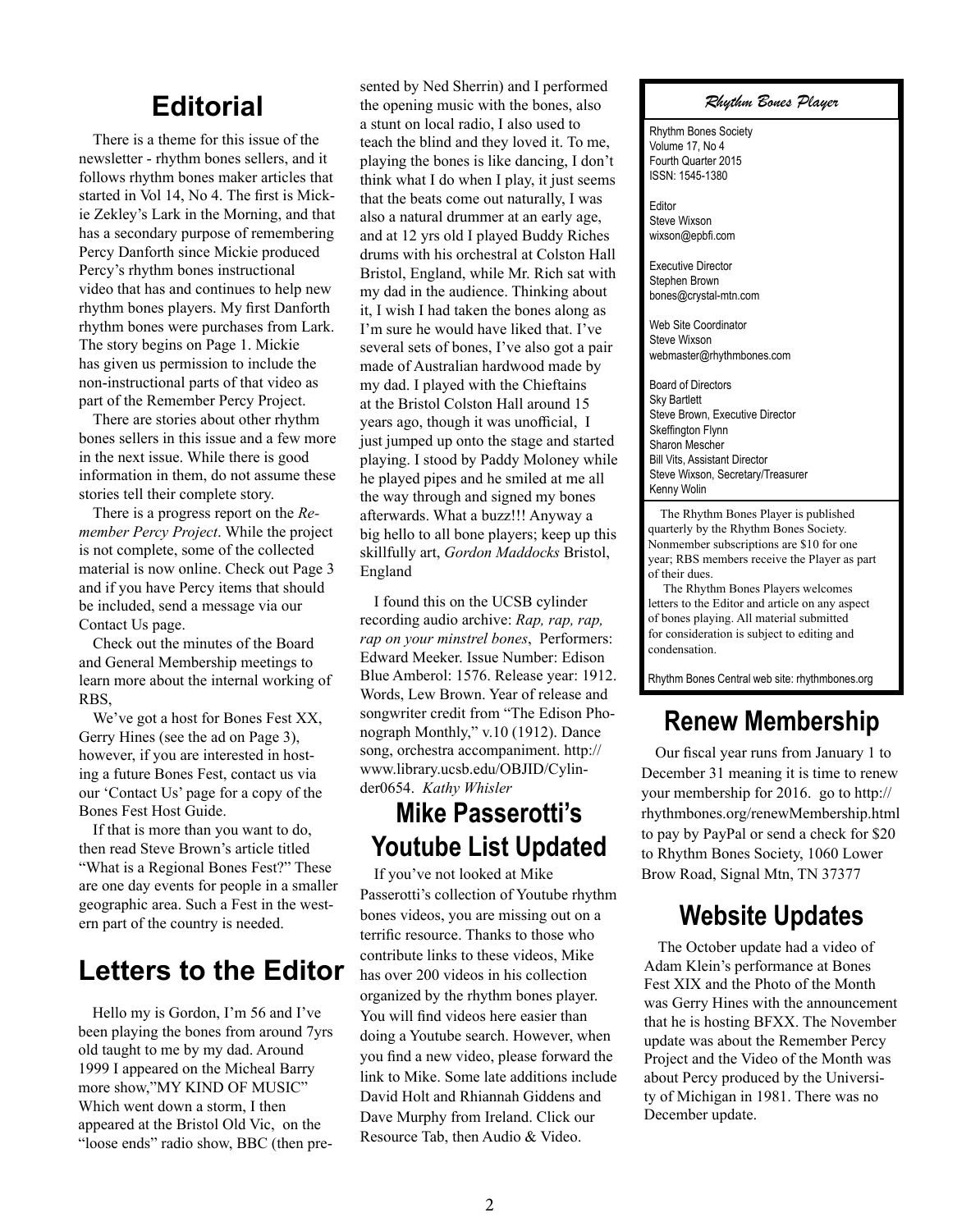a source of bone rhythm bones. (Continued from Page 1)

"We were already selling and playing bones before meeting Percy Danforth, and meeting Percy was like meeting a superstar. We flew Percy out to California a number of times to be the rhythm bones instructor at Lark Camp. It was as amazing to Percy to be exposed to music that he had never heard of at Lark Camp and for people at camp to be exposed to him and learn bones from him and enjoy his stories and good companionship.

"He would jam with the people playing Middle Eastern, Balkan and French musics with rhythms that he couldn't have imagined before and was inspired learning to play in 7s, 9s, 11s, 18s and more. It was wonderful to see him go from session to session with a sense of amazement and dive right in.

"We were having a music party at our house, and my friend Rod Cameron brought along his new video camera. We videoed Arrigo D'Albert playing the Hurdy Gurdy. When we showed the footage to Arrigo he exclaimed that that can't be me. I am doing what I tell my students not to do.

I realized immediately what a great learning tool videos could be. I went out and bought some video equipment and immediately started producing a series of 24 how to videos.

Percy was a natural choice after seeing how people got so excited with his playing and teaching. We flew Percy out to California with the help of the local folklore society and produced a video using many of the local Mendocino musicians. Countless people have now learned how to play the rhythm bones from Percy using this video.

You can watch Mickie and family on youtube at https://www.youtube.com/ watch?v=5o69rxh5I10. Check out his website at http://larkinam.com, and also their rhythm bones page at http://larkinam.com/BonesSpoons.html.

## **Remember Percy Project Update**

While this project is not complete, there has been significant progress on data collection. Some of Percy's memorabilia given to Jonathan Danforth by his uncle, Mac, at Bones Fest XVIII has been scanned into the computer and uploaded to our website. This is a large file and you can check it out at (http://rhythmbones.org/documents/ PercyScannedMemorabilia.pdf

In one of the boxes given to Jonathan was a professional quality video tape that was converted to digital and was the Video of the Month for November. It was produced by the University of Michigan who has given up permission to use it. An additional item is the noninstructional clips of Percy talking from his instructional video given to us by Lark in the Morning.

When data collection is complete there will be a definitive article on Percy in our newsletter and the collected information, will be better organized anduploaded to our website. If you have Percy items that should be remembered, let us know via our Contact Us page.

## **Editorial (Continued)**

Of course Sheppardstown was a highlight of the year for me, seeing all of you, experiencing West Virginia, and watching my son thrive in the light of our organization, brings me great joy. Hats off to Skeff, and Alyssa for hosting a truly memorable fest!

My retirement this year has presented me with a variety of opportunities, both musically, and personally, including a recording project I was involved in with Marek Bennett, and Woody Pringle, of which I am very proud.

Today I'm dedicated to fighting off the physical effects of aging and keep playing the bones. Those that went before me like Shorty Boulet, and Percy Danforth are models I aspire to, and I encourage you all, never give up, never surrender!

And the coming year is full of promise. I know Skeff and Steve are planning on joining me at the New England Folk Festival this year, I'm considering a return to Ireland, and of course really looking forward to the next Bones Fest hosted by Gerry Hines in Homer, New York this Summer. Jeremy is already asking about it while playing the bones in the car with me, and I hope to see all of you there this year. Let me take this opportunity to wish you the very best New Year, and "May your bones be with you!" *Steve Brown*

## **RBS Brochure**

The Board has been working on a RBS brochure for some time, and this year Skeff Flynn took on the project and the result is shown on Page 8 which as you see is really well done.

We have given them to Dom Flemons and Rowan Corbett to pass out at their performances. If you would like some, use our Contact Us page to let know how many and how you will used them.

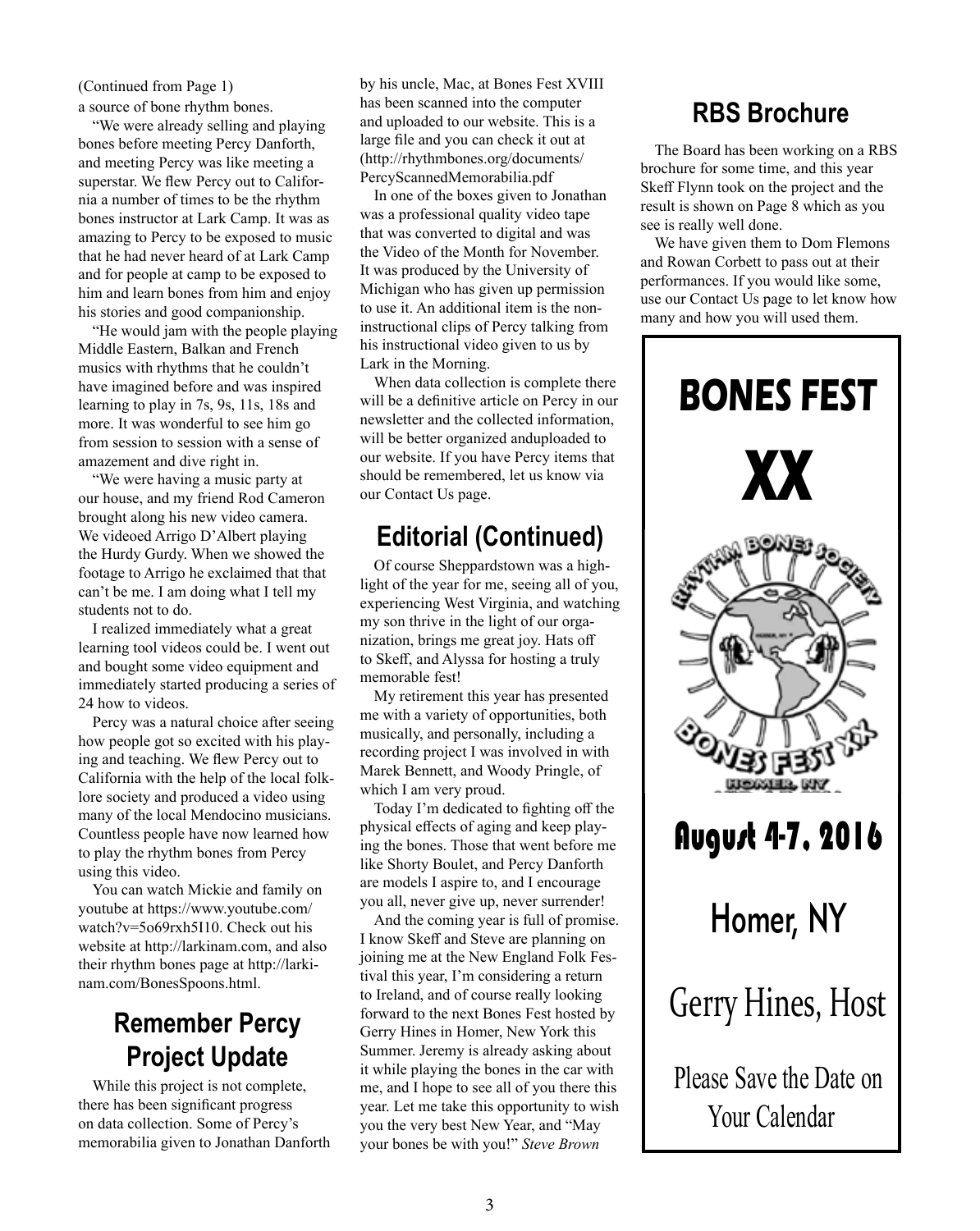## **Minutes of the Board of Directors Meeting**

The meeting was called to order by Steve Brown on August 8, 2015 at 12:20 pm in the Shepherd University Storer Ballroom. All Board members were present.

Steve Wixson passed a copy of the minutes as printed in the RBP Newsletter and a motion was made, seconded and approved to accept the minutes. He also passed the 2014 RBS Treasurer's Report and noted that there was a balance of \$6,656 in the bank as of December 31, 2014. He noted that a copy of the report and all supporting documentation had been mailed to our Executive Director. A motion was made, seconded and approved to accept the Treasurer's Report.

A motion was made, seconded and approved to reimburse Skeff Flynn for \$274.92 for 2000 RBS brochures he had printed. Steve Wixson noted that he did not put a copy as promised on our website for people to download. He will do that soon. An RBS business card was discussed and Skeff will inventigate and circulate a design.

The rhythmbones.org website redesign was discussed and Skeff will fulfill his promise to circulate a design document so we can agree on what we want the website to do.

Sharon Mescher reported on a letter she received from Albert Fisher, producer of the Ted Mack Original Amateur TV show, offering us duped copies of former shows with rhythm bones players. The cost of his proposal was still to high for us and no action was taken.

Steve Wixson gave a brief report on the 'Remember Percy' and 'Timeline' projects.

Steve Brown called the meeting to order as the Nominating Committee. All members indicated their willingness to serve another year except Tim Reilly and a motion was made, seconded and approved to present this slate at the General Membership Meeting.

A motion was made, seconded and approved to adjourn. We adjourned at 2:02 pm. Respectively submitted, *Steve Wixson*, Secretary

## **Minutes of the General Membership Meeting**

The meeting was called to order by Steve Brown on August 8, 2015 at 2:15 pm in the Shepherd University Storer Ballroom.

Steve Wixson read the minutes of the last meeting and a motion was made, seconded and approved to accept the minutes as read. He gave a brief Treasurer's Report noting that there was a balance of \$6,656 in the bank as of December 31, 2014.

The Nominating committee nominated the current Board members except Tim Reilly for reelection. Steve Brown opened the floor for nominations for Board Member at Large and Sky Bartlett was nominated. Being no other nominations, the motion was made, seconded and approved to elect the following by acclamation; Steve Brown, Executive Director, Bill Vits, Assistant Director, Steve Wixson, Secretary/Treasurer, and Board Members, Sharon Mescher, Skeff Flynn, Kenny Wolin and Sky Bartlett.

Steve Wixson gave a brief report on the 'Remember Percy' and 'Timeline' projects. He noted the first printout from the Timeline Database was available for inspection.

Steve Brown, after listing contributions to the RBS, presented Steve Wixson with a set of Mescher Ebony Bones noting the help of Sharon Mescher.

There was a discussion about developing a starter kit with an instruction manual and rhythm bones for school teachers. The Board will look into this.

A motion was made, seconded and approved to adjourn the meeting. The meeting was adjourned at 2:30 pm. Respectively submitted, *Steve Wixson*, Secretary

#### **Bones Calendar**

**Bones Fest XVIII.** August 4-7, 2016, Cortland, NY area, Gerry Hines, Host. **NTCMA Bones Contest.** August 29 - September 4, 2016, LeMars, IA. Bones Contest will be on Sunday.

## **What is a Regional Bones Fest?**

I suppose the roots of the Regional Bones Fest lie in my first meeting with Percy Danforth. Percy and his wife Fran had traveled to Boston for a harpsichord lesson, and called me to let me know. I made a mad dash for their hotel, and spent the evening with them. A parade of bones players came and went during the evening, mostly to get bones from Percy, but I could see a sort of brotherhood existed. I only remember the name of one, Armando Bufferone, who was a member of the musician's union in Worcester!

Later that year Percy came to the Hartford Ct. Folk Festival, and I traveled down to see him. He did a workshop attended by about 50 people, and again other bones players were there. So when asked to do a bone playing workshop for the New England Folk Festival in 1980, I invited as many bones players as I could to join me, and have done that for each workshop. Over the years a whole host of players attended including: Percy Danforth, John Burrill, Johnny Muise, Ev Cowette, Shorty Boulet, Russ Myers, and many others. So the idea of bringing bones players together has deep roots, but it wasn't until after hosting my first National Fest in 2001 that I began gathering the local players for what I called a mini-Fest. The first was much like Ev Cowett's first bones fest, but even smaller, a total of 10 folks in my living room. Walt Watkins was in New England, Shorty Boulet drove down from new Hampshire, Jon Danforth came up, and we were on our way. I think I have hosted a total of 5 of this type of fest, and they have grown as large as 35 people. One was held at the Red Apple Farm, included workshops, and a public performance. Much like a regular Bones Fest, but only lasting one day, the focus has always been getting together, sharing our playing and giving encouragement.

Perhaps the largest scheduled never happened due to a hurricane and cancellation at the last minute, but I think we had some 40 people scheduled to attend. I think the essential ingredient to a regional fest is: 1. Desire- the passion to get folks together, regardless of location, to play and have a good time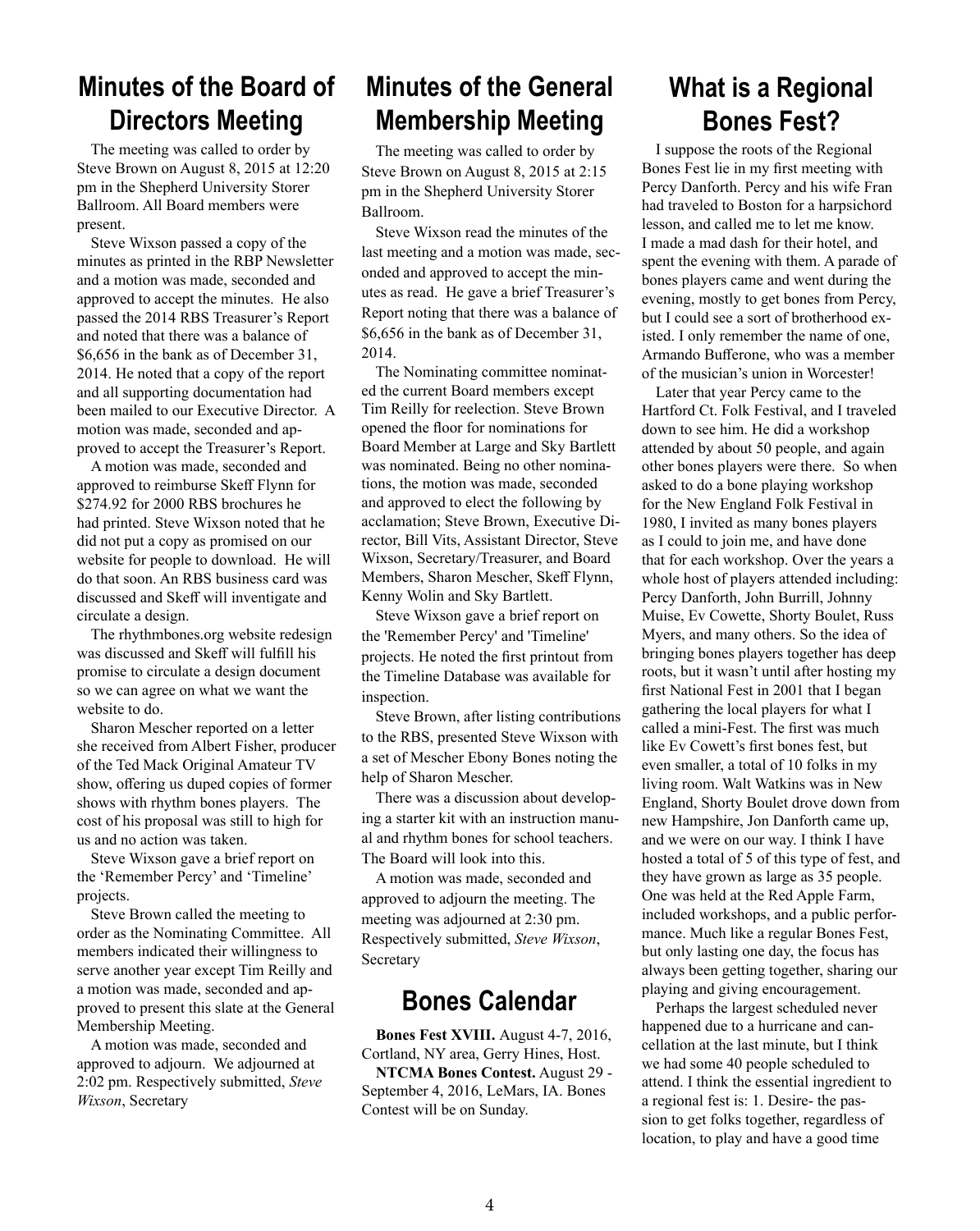2. Willing participants- people have to be willing to come, and the distance has to be reasonable, although that is about choice 3. You need a body of people you can draw from. We've always been lucky here in New England to have a good density of players with in our region, but people outside the region will come too, especially if they had to miss the national Bones Fest or can't make the long distance travel to the national. The form of it takes on the personality of the participants, workshops if wanted, or just hanging out, public performances or just jamming with folks. The location could be just your living room or a public park. I have idea's for the future Regional Fests, but have to get psyched up to do it. And there's always the New England Folk Festival in April, I know I'll be there, maybe you will too! *Steve Brown*

## **Dorothea Nelson Master's Thesis**

Dorothea Nelson's master's thesis is titled No Country For End Men: A Re-Evaluation of Small Ensemble Blackface Minstrelsy, 1843 To 1883, and it has enough rhythm bones description to be of interest to rhythm bones players. It is online at http://www.bonedrymusic.  $\text{com/v/d}$  i nelson/no country for end men.pdf. Search for 'bones' if you are not interested in reading the entire 60 page thesis. It has an extensive bibliography.

Note that this is on Scott Miller's store website, and while you are there you might check out the rhythm bones he has for sale - he is also a rhythm bones seller.

## **The Jethros 'Shake Your Bones'**

There is a song that the trombone player in my band wrote specifically to highlight the bones; well, now a friend of the band who has a history of making great videos of our playing has posted aversion of it at http://www.youtube. com/watch?v=UV-NopVYJCY.

It's kind of too bad they cut out the intro, which gets zanier every time we play it and makes it nearly impossible for me to keep a straight face when we do the song.

These days it involves Rick (the trombonist) going on at length about how I

don only cycling shorts, carefully select a Bowie knife, and take down a buffalo after riding it down, in order to craft the bones which I'm about to play (which are usually, in fact, the buffalo ribs I got from Steve Brown), using all parts of the animal and donating the extra meat to orphanages. All this while I do quasi-bones-playing-calisthenics in order not to bust up laughing.

Anyway. I think the song is great. *Jonathan Danforth*

#### **Rhythm Bones Player from Barbados**

I don't know if I am the only Bones Player on the Island of Barbados, but I don't know of any other one. I was taught by my grandfather, Garnet St Hill, when he was in his seventies, and I was a teenager. I am now 66.

He used to perform at various concerts and shows in Barbados back in the forties. I inherited his "bones" which are made of a very dark African wood. It's a very hard wood, and very loud volume can be achieved playing them.

I play occasionally at family get togethers, after sufficient rum has relaxed my own bones and inhibition, as there is no real place that I can think of locally that would enjoy this sort of thing today. I play to tap dance music from a variety of old recordings, many of which I found online for purchase, that my grandfather used to play to. My favorite is one by Jonny Maddox. I would like to attend the next Bones Festival (2016) to share my island style with the many veterans from the US and other countries. Here is a video of me at home a few years ago (https://www.youtube.com/ watch?v=gddf-dOH9j4). Cheers, *Peter Sheppard*, Barbados.

#### **Kenny on Tour**

The Presidents 'Own' Marine Band' was on tour in the Southeast US from September 15 to October 15 giving percussionist Kenny Wolin a chance to visit some fellow members. In Greensboro he visited Mitch Boss and Martha Cowett (and the three got some Pub stage time), and in Chattanooga, me. The band plays a variety of band and orchestra music and they are terrific. *Steve Wixson*

## **RBS Plays Part in Percy's Bones DVD**

RBS played a part in the DVD version of Percy's Bones Instructional Video. The owner, Mickie Zekley, sold Lark in the Morning, and later when he took it back he could not find the master for the Percy video. Before he sold Lark, he had given RBS a copy of the video to review for the newsletter. When asked to borrow the master, he declined noting he had loaned the master to a video editor. Being a pack rat, I saved that email and was able to return the name of that editor to Mickie resulting in the DVD version of Percy's video. Mickie gave RBS a copy of the DVD. *Steve Wixson*

## **RBP Newsletters Added To Website**

Volumes 1 through 16 of the *Rhythm Bones Player* newsletter are now on our website. Click the Resources tab and then Newsletter tab and finally the HERE link.

The last two years of newsletters are available only in paper form as a benefit of being a member. If you want the latest newsletters, join RBS.

The newsletter file is large and takes time to download. A benefit of being online is you can do an Adobe search (cntl+F). There is an enormous library of information in these newsletters.

## **Bones Fest T-shirts Ball Caps For Sale**

The following ball caps and t-shirts were left over from previous Bones Fests. They are \$15 each including packaging and shipping. If you want one, use our Contact Us page to let us know. We will follow up with availability and shipping details.

 BFIX (Chattanooga); several baseball caps

BFXIII (Louisville w/RBS Logo); 2 - M, 4 - L, 2 - XL BFXIV (Alexandria); 5 - L BFXVII (Leominster); 2 - S, 2 - M BFXVIII (Grand Rapids); 3 - 2XL, 1 - 3XL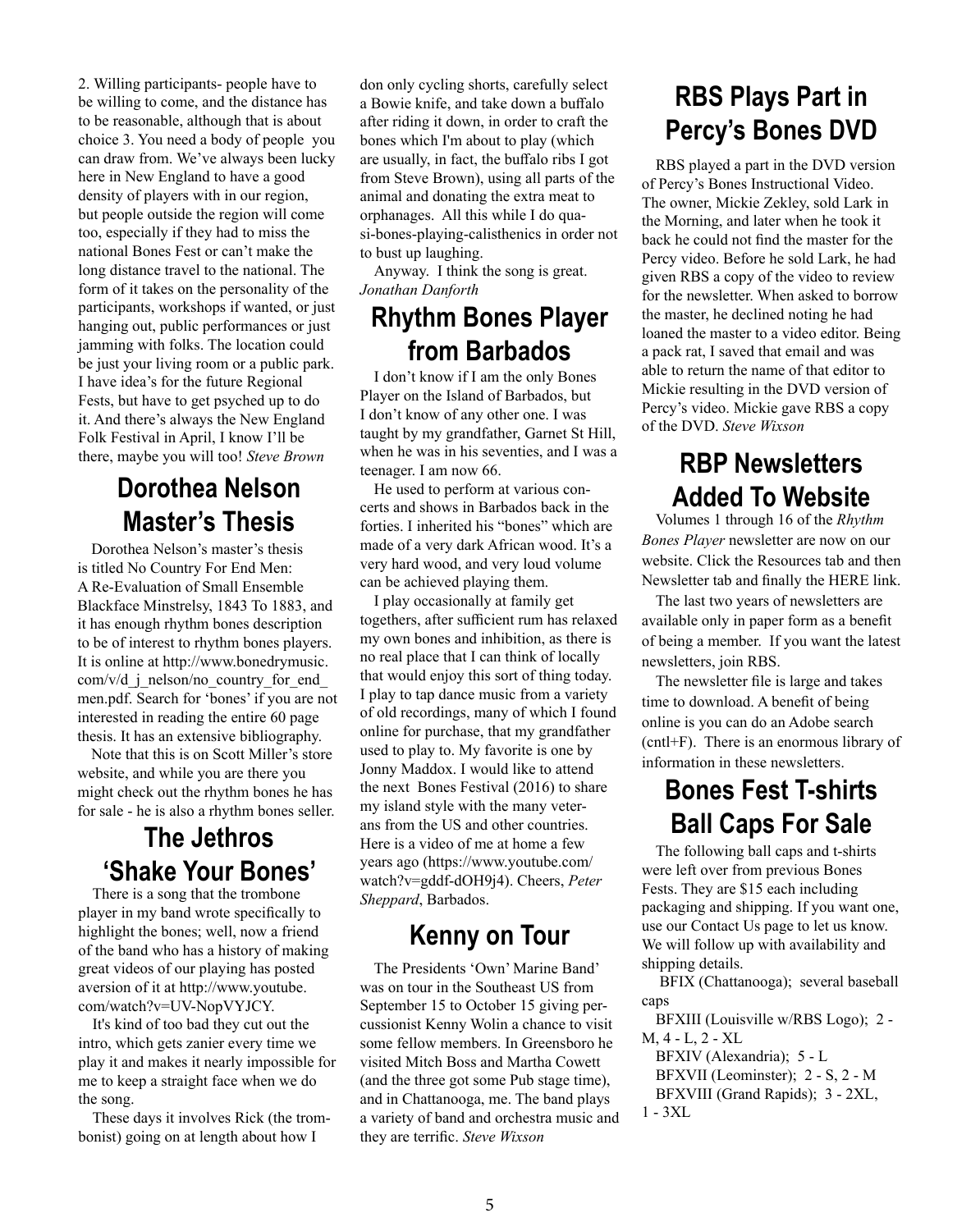## **Playing The Bones In South Africa**

Several months ago I traveled to Durban, South Africa for a performance with the Kwazulu Natal Philharmonic as a member of the Bernard Woma Ensemble. I've been a member of Bernard's group for many years and we regularly present Gyil xylophone music of Ghana, West Africa along with related drum, dance, and vocal traditions. In more recent years, together with composer David Rogers, Bernard and I have written two concerti for Gyil Trio and Orchestra. This past May we gave the African premiere of these compositions with the Kwazulu Natal Philharmonic. Unfortunately, the third member of our trio was unable to travel with us at the last minute and we weren't able to secure a visa in time for another musician to replace him. As a result, Bernard and I found ourselves in Durban faced with the serious challenge of covering three parts between just the two of us.

One of the extra percussion parts I needed to cover was for the aslatua, a small double shaker from Ghana. The aslatua is remarkably similar to the rhythm bones in both its playing and sound as it involves spinning two small gourds together (held in one hand) to create a crisp click. While I was able to play the composed rhythms in the concerti for the aslatua, one of the pieces also included an extended improvised aslatua solo. Given that I feel much more comfortable improvising on the bones, I suggested to Bernard the idea of taking a bones solo with the orchestra in place of the aslatua solo. We tried it at rehearsal and Bernard liked this substitution so much he decided it should be a permanent change in the music. The audience in Durban, South Africa enjoyed the rhythm bones as well. During my solo with the orchestra at City Hall I got at loud "Yaboo (yeah!)" shouted to me from the audience. *Mark Stone*

## **Hank Remembers Jerry Mescher**

When I saw Jerry and Bernie for the first time I was all excited to find out about their gigs and what music they played to. I found out that they only

performed to pre-recorded music at Bones Fests because it was the only way they could practice without being together. One lived in Iowa and the other in Miami.

Of course the Meschers, Sharon, Bernie and Jerry, did their signature THING, playing a perfectly syncopated set to recorded music with perfectly choreographed moves. Truly, a thing of joy and beauty that should be seen and appreciated by bones players for generations to come. My friend, Vgo, couldn't stop talking about how blown away he was with their performance at the Orlando Bones Fest. BUT, I saw something else in the lobby of the Rosen Hotel, Orlando Bones Fest that evening. Something that will never show up on the You Tubes and videos. For the first time, I saw Jerry playing to live unchoreographed music with someone he'd never played with before. This was truly a magical moment and when the impromptu jam was over Jerry had a funny little smile on his face. Kinda like the kid caught with his hand in the cookie jar but didn't care 'cause he got the cookies anyway!

I feel blessed to have been there to see it. I am saddened that I will never have the opportunity to join Jerry in such an endeavor. But I am honored to have known him and enjoyed his performances. *Hank Tenenbaum*

#### **Ernie Remembers Jerry Mescher**

I met Jerry Mescher at BonesFest V, the first Bones Fest I attended. I was immediately impressed with his bones playing skills and he set the bar high for those of us just learning how to play. We quickly became friends and got to know each other over the years. We enjoyed each other's company and I was glad to get to know the Mescher family. They were fun to be around and I looked forward to seeing them whenever I was able to attend a Bones Fest.

One of the things I remembered best about Jerry was at Bones Fest V when he and his sister, Bernie, played synchronized bones. I had never seen that before so it was a treat to watch. Later his wife, Sharon, joined them and they became a trio.

Jerry and Sharon were two of the people that I looked forward to seeing when I attended Bones Fest. I will miss his precision bones playing and his smile. I will also miss his slap on the back after I played at a public performance followed by "Good job, Ernie".

I am glad I had the opportunity to know Jerry and become his friend. He was a faithful member of the Bones Society. He shared his talents, served on the Board and was always encouraging. He left big shoes to fill in by those of us left behind and he will be missed by many. *Ernie Duffy*

#### **News from Jim Conner**

Hi all! Keep up the good bone-ing out there in this nefarious & glorious world. I shook 'em at several concerts during John Denver week in Aspen CO, October 6-12 (Jim Connor in Concert on Friday, October 9th). I pick bones a time or two in each of my concerts nowadays.

I hand over my heart in memory of having Ted Goon on my paper route in Gadsden, AL when just a kid and yet had enough sense to listen and learn direct from the master! I still have a couple sets of 'Mr Goon' bones that he gave to me, and l would not take a million bucks for one of those sets!!!

By the way, who is making the best, or most usable, style of bones these days? And are they affordable? Years ago some one told me that the nicest sound and balance are made from the shin of an Ox. I have bone bones and wood bones and all and each provide distinctive soundings and rhythms. I have some aged bone from Midwest bison, but l have not made any bison ones as yet. I'd love to hear from other 'bone' folk about their variety of bone material and styles and their interpretations of sound and feel and ease of use. My rock maple ones are rich sounding, I also regularly use some persimmon ones and cow-rib ones, occasionally. l leave my original 'TED GOON' stamped sets at home.

By the way, my composition 'Grandma's Feather Bed' (a hit by John Denver) is a good un' to do rhythm bones with... naturally! Love. *Jim Connor* 

[In addition to performing on banjo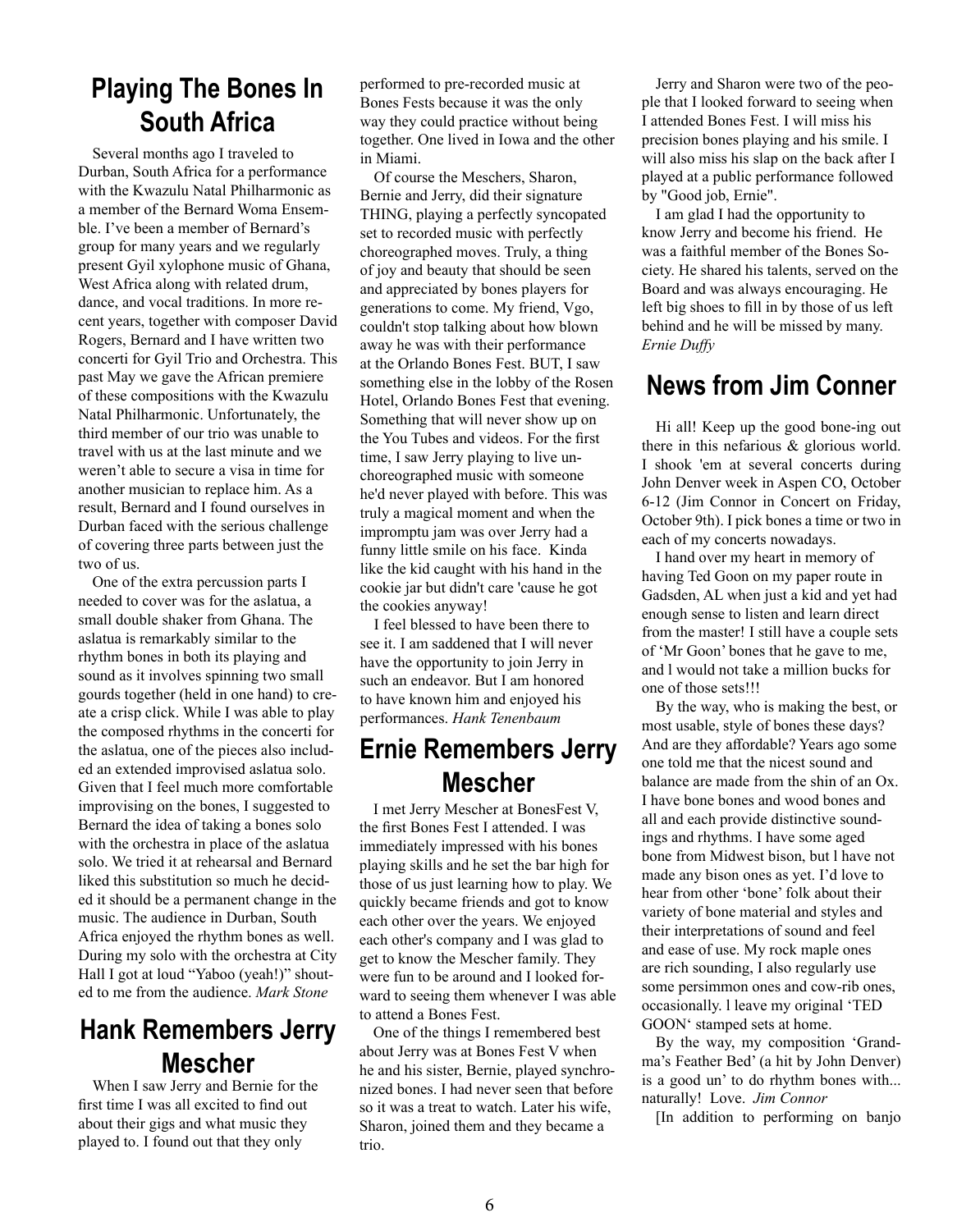with John Denver in concert, Jim was also a member of the New Kingston Trio. Jim attended Bones Fest VIII. For information about Ted Goon, go to our website and click the Resources tab, then History and then Mr. Goon-Bones. To hear him play, click on Steve Allen Show or the three links at the bottom of the page.]

#### **Elderly Instruments**

It started back in 1971, in Ann Arbor, Michigan. Sharon McInturff and I had both finished college, and we figured that if we searched for older fretted instruments then we could probably sell them, make a little profit, and have fun doing it. The shop opened on July 5, 1972 with about 15 or 20 used instruments. We called ourselves Elderly Instruments because we planned to carry only vintage instruments.

I'm pretty sure that we first became aware of the rhythm bones in the 1970's through our old friend Percy Danforth. Elderly Instruments was in East Lansing. Percy lived in nearby Ann Arbor and was showing up at all the local folk festivals, playing the bones with just about anybody that would have him (and playing any kind of music). He was a wonderfully versatile player and a great ambassador for the bones. I was playing in the Lost World String Band so we made Percy's acquaintance pretty early on. He was having his nice bones made by a woodworker he knew and selling them wherever he went. At some point we (Elderly) approached him (or perhaps he approached us) and we worked out a deal for him to wholesale his bones to us. For many years his bones were about the only game in town. They sold very well for us and we thus helped fuel the bones revolution that was going on (and which was largely due to Percy). As time went on, more makers appeared to sell an even wider variety of bones, and we continue selling them to this day. Regards, *Stan Werbin* 

[They sell Danforth, Whamdiddle and Sampson rhythm bones. Check out their website - elderly.com.]

## **House of Musical Tradition**

I grew up in a home of symphony musicians. I had an interest in world music and thought it would be great to put all those unique instruments under one roof. In 1972, the House of Musical Tradition opened for business, and over the years it just expanded to what it is today (www. hmtrad.com).

I learned to play rhythm bones from Joe Herrmann in West Virginia. About 1977, Rick Fogel was living in the Washington, DC area making hammered dulcimers and rhythm bones from left over dulcimer wood. Some of the Celtic musicians thought that Danforth rhythm bones were too light, and preferred Rick's heavier Whamdiddle bones. I also sold triple laminate bones made by Bert Lustig.

We sold real bone rhythm bones made by Szair Bourque, and when these were no longer available found member Dave Boyles who makes *Black Bart* real bone rhythm bones.

Founding member, Deborah Brower and member Rowen Corbett have worked at HMT. Rowan was first introduced to rhythm bones while there.

I also have a background in concert production and have put on shows featuring the Carolina Chocolate Drops. In one of those early shows when Dom Flemons was in the trio, Rowan got his first stage time with them. Now he is a regular member of the CCD.

For more bones info, go to hmtrad.com and search for 'bones.' *David Eisner*

#### **Deborah Brower & HMT**

[RBS Founding Member Deborah Brower worked for a while at the House of Musical Tradition.]

HMT not only sold instruments, but provided lessons and eventually hosted small concerts. Those concerts eventually out grew the store and became the Institute of Musical Traditions.

HMT provided invaluable support to local musicians, serving as the hub of

information on the music scene. Even providing employment for up and coming musicians who went on to become national names.

From the beginning rhythm bones players could count on HMT to have a selection of bones and instructional materials. From the old standby plastic rhythm bones, to wooden ones by Percy Danforth.

I met some fabulous bones players like Sule Greg Wislon. He and I would trade licks when we would pass each other on the street in Takoma Park. Sule Greg introduced me to rag time bones playing. That is an example of what HMT truly is, a force in the lives of many musicians that goes far beyond being a place to buy an instrument.

What most people may not know is David is an excellent rhythm bones player. *Deborah Brower*

## **Andy's Front Hall**

We first met Percy at The Ark in Ann Arbor, MI. Our band, Fennig's All-Stars, was playing there and Percy showed up and played with us. He said that he had gotten out his bones after hearing that Tony Barrand was playing at the Ark and he used bones for a song or two. He met Tony and his singing partner John Roberts and Percy was out and about with his bones in earnest. Our book with Percy and Sue Barber was published in 1978, so we probably met him at the Ark a year or two earlier. Actually, all this history can be found in our book. We started selling the Danforth bones back then, but we can't get a good supply of them anymore, so we dropped bones from our website. (andysfronthall.com) *Bill & Andy Spence*

## **Claude Bonang Wins**

I competed in the Brunswick Rotary Midcoast Maine's Got Talent Show again which took place in Topsham, Maine on May 9th, where I was one of sixteen performances. I played my rhythm bones to a medley of "Darktown Strutter's Ball," (Continued on Page 8)